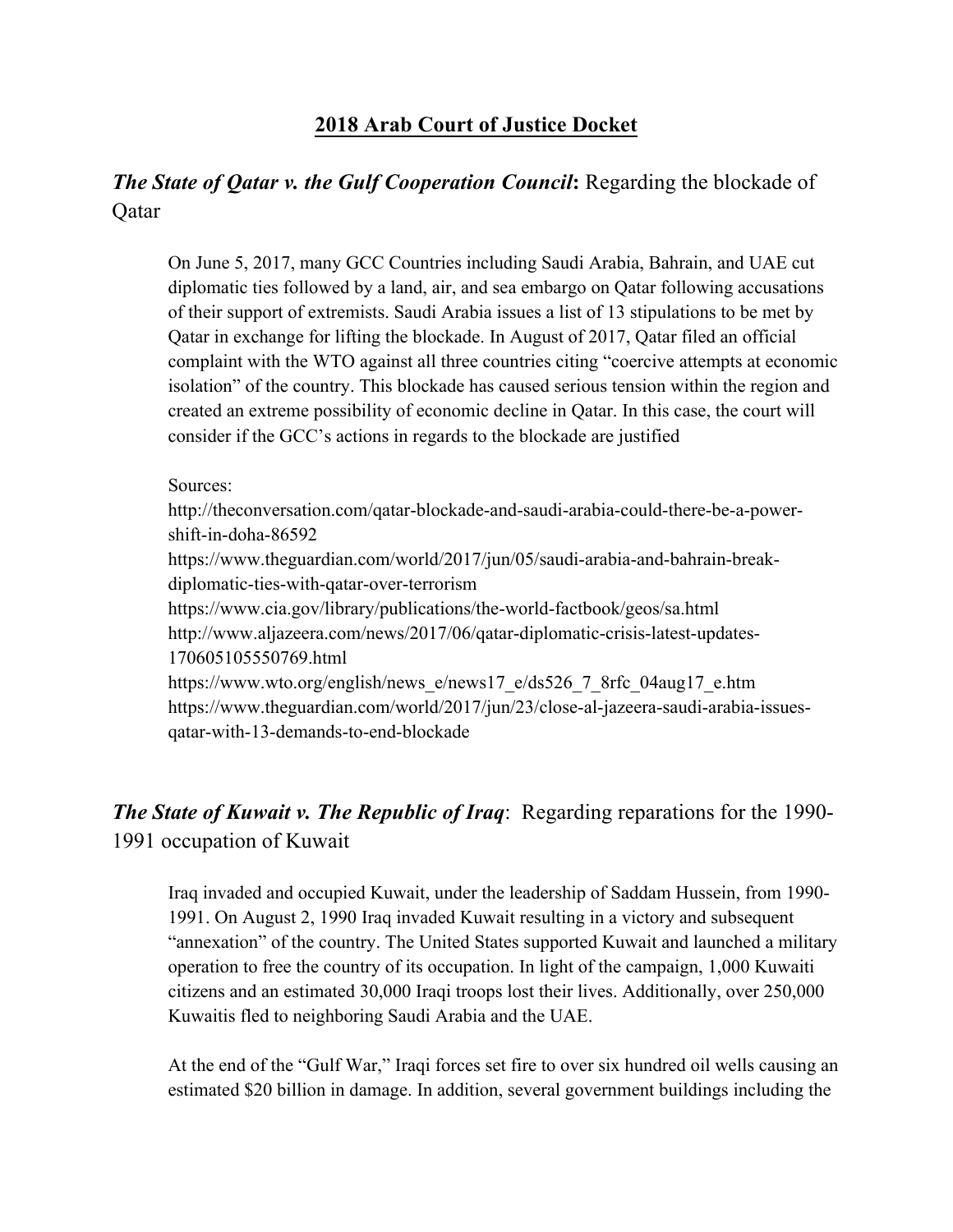National Assembly, the Foreign Ministry and a number of luxury hotels were set on fire, causing further loss of property. The purpose of this case is straight-forward, to explore whether Iraq is responsible for paying reparations for the damaged caused during the occupation of Kuwait.

Sources:

http://english.alarabiya.net/en/perspective/features/2015/08/02/25-years-on-Iraq-s-Kuwait-invasion-remains-a-source-of-bitterness.html http://content.time.com/time/specials/packages/article/0,28804,1986457\_1986501\_19864 42,00.html https://www.thenational.ae/arts-culture/how-the-iraqi-invasion-of-kuwait-shook-theworld-1.616561 https://www.reuters.com/article/us-mideast-crisis-iraq-kuwait/kuwait-defers-iraqs-finalwar-reparation-payment-until-2017-idUSKCN0SN1DW20151029

https://www.cia.gov/library/publications/the-world-factbook/geos/ku.html

# *The League of Arab States (The Kingdom of Morocco) v. The State of Libya*: Regarding human trafficking in Libya

In August of 2017, CNN received footage of young male migrants being auctioned in Libya. Footage released showed the young men being sold as farm laborers for \$400. Over the past four years, Libya has had an influx of migrants and refugees looking for a way to travel to Europe and make a new life. Over 150,000 migrants and refugees have attempted the treacherous journey across the Mediterranean Sea. Recently, however, the Libyan coast guard has been capturing more vessels attempting to smuggle people into Europe, leaving an estimated 400,000 to 1 million migrants trapped in Libya. In this case, the court will consider whether Libya has done all it can to protect the rights of refugees, internally displaced persons, and other migrants under the 1951 Convention relating to the Status of Refugees and the Arab Charter on Human Rights.

Sources:

https://www.cia.gov/library/publications/the-world-factbook/geos/ly.html http://www.aljazeera.com/programmes/countingthecost/2017/11/migrants-sale-slavetrade-libya-171126063748575.html http://time.com/5042560/libya-slave-trade/ http://fortune.com/2017/11/29/libya-slave-trade/